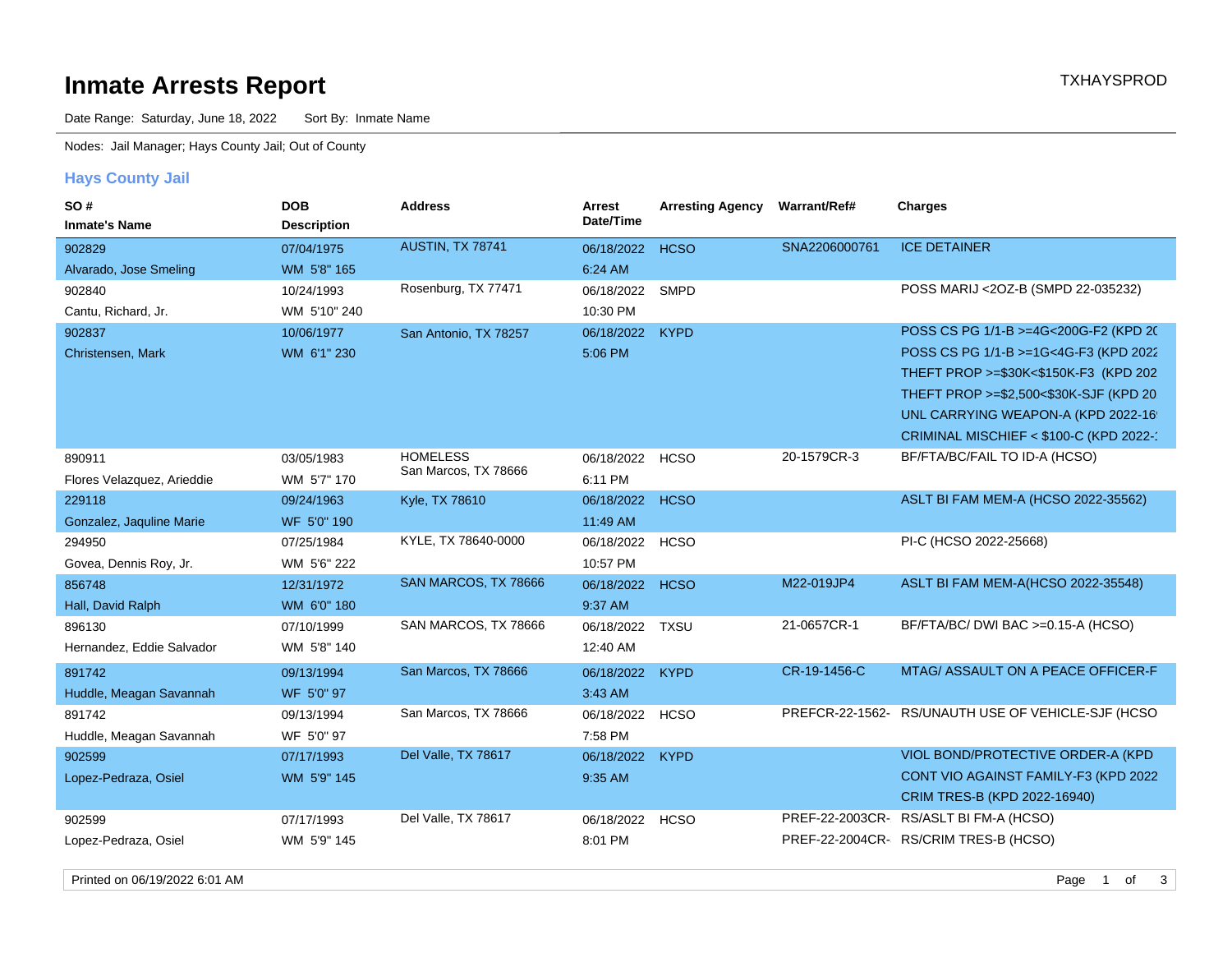# **Inmate Arrests Report TXHAYSPROD Inmate Arrests Report**

Date Range: Saturday, June 18, 2022 Sort By: Inmate Name

Nodes: Jail Manager; Hays County Jail; Out of County

## **Hays County Jail**

| SO#                           | <b>DOB</b>         | <b>Address</b>             | Arrest     | <b>Arresting Agency</b> | Warrant/Ref#    | Charges                               |
|-------------------------------|--------------------|----------------------------|------------|-------------------------|-----------------|---------------------------------------|
| <b>Inmate's Name</b>          | <b>Description</b> |                            | Date/Time  |                         |                 |                                       |
| 902835                        | 10/04/2000         | Seguin, TX 78155           | 06/18/2022 | <b>SMPD</b>             |                 | PI-C(SMPD 22-35047)                   |
| Montoya, Samson               | WM 6'0" 250        |                            | 6:41 AM    |                         |                 |                                       |
| 902838                        | 04/02/1999         | Ceder Park, TX 78613       | 06/18/2022 | <b>KYPD</b>             |                 | PUBLIC INTOXICATION-c (KPD 2022-16988 |
| Nails, Michael E              | BM 5'4" 150        |                            | 7:37 PM    |                         |                 | POSS MARIJ <20Z-B (KPD 2022-16988)    |
| 898359                        | 12/23/2000         | Dripping Springs, TX 78620 | 06/18/2022 | <b>HCSO</b>             | 21-0693CR-1     | BF/FTA/BC/CRIMINAL MISCHIEF-B (HCSO)  |
| Navarro, Collin Miguel        | WM 5'11" 140       |                            | 8:00 PM    |                         |                 |                                       |
| 902834                        | 06/18/1987         | Fort Worth, TX 76107       | 06/18/2022 | <b>KYPD</b>             |                 | PI-C (KPD 2022-16928)                 |
| Ramirez, Roger                | WM 6'1" 270        |                            | 2:41 AM    |                         |                 |                                       |
| 902839                        | 10/23/1998         | Leander, TX 78646          | 06/18/2022 | <b>KYPD</b>             |                 | PI-C (KPD 2022-16988)                 |
| Rodas Amaya, Ommar            | WM 5'11" 200       |                            | 7:22 PM    |                         |                 |                                       |
| 902836                        | 06/06/1999         | Lockhart, TX 78644         | 06/18/2022 | <b>DPS</b>              | 48806           | FTA/ ASSAULT FAMILY VIOLENCE-A (CALI  |
| Rodriguez, Jason Te           | BM 6'0" 320        |                            | 5:09 PM    |                         |                 |                                       |
| 900524                        | 09/09/1996         | San Marcos, TX 78666       | 06/18/2022 | <b>SMPD</b>             |                 | POSS CS PG 2 < 1G-SJF (SMPD 22-35033) |
| Shanks Lindsey, Curtis Vernon | BM 6'5" 180        |                            | 3:15 AM    |                         |                 |                                       |
| 285064                        | 02/26/1962         | WIMBERLEY, TX 78676-4636   | 06/18/2022 | <b>HCSO</b>             |                 | POCS PG 1/1-B >=1G<4G-F3 (HCSO 2022-2 |
| Snow, Robert Wallace          | WM 5'10" 200       |                            | 5:44 PM    |                         |                 | POCS PG 1/1-B <1G-SJF (HCSO 2022-3561 |
|                               |                    |                            |            |                         |                 | PI-C (HCSO 2022-35612)                |
| 901802                        | 02/24/2005         | Kyle, TX 78640             | 06/18/2022 | <b>BUPD</b>             | <b>FMA22385</b> | MURDER-F1(WILLIAMSON)                 |
| Vasquez-Pacheco, Devin        | WM 5'7" 175        |                            | 10:43 AM   |                         | <b>MMA22359</b> | BURGLARY OF VEHICLES-A(WILLIAMSON     |
| 901802                        | 02/24/2005         | Kyle, TX 78640             | 06/18/2022 | <b>HCSO</b>             | PREFCR-22-2841- | RS/TAMP/FAB PHYS EVID W/INT IMPAIR-F  |
| Vasquez-Pacheco, Devin        | WM 5'7" 175        |                            | 6:09 PM    |                         |                 | PREFCR-22-2842- RS/THEFT PROPERTY-F3  |
|                               |                    |                            |            |                         |                 | PREF22-1784CR-1 RS/THEFT PROPERTY-A   |
| 899066                        | 12/01/1977         | <b>KYLE, TX 78640</b>      | 06/18/2022 | <b>KYPD</b>             | 2013-00102157   | PROBATION VIO/DWI-B (OLMSTED, MN)     |
| Wytaske, Angel Marie          | WF 5'3" 155        |                            | 6:09 PM    |                         |                 |                                       |

**Total Hays County Jail: 23**